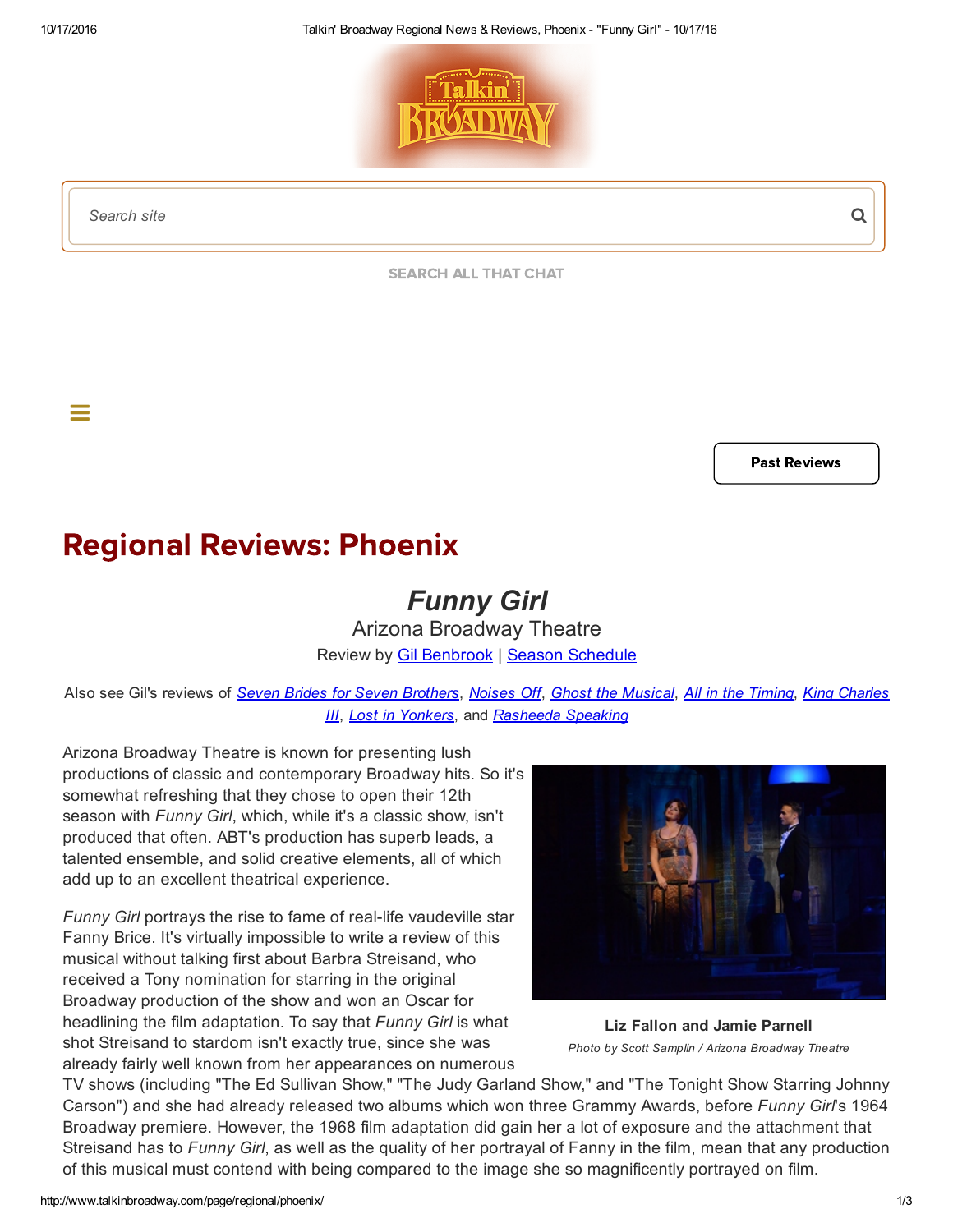## 10/17/2016 Talkin' Broadway Regional News & Reviews, Phoenix "Funny Girl" 10/17/16

Another issue with the musical is that, unlike other classic shows that became hit films, such as *The Sound of Music* and *Fiddler on the Rood*, the stage score for *Funny Girl* is very different from the beloved musical version. Jule Styne and Bob Merrill's score features plenty of hits, but people who only know the film might be upset that the stage version doesn't include any of Brice's hit songs, such as "My Man," that were highlights of the movie. These are why so few theatre companies produce this show.

Fortunately, ABT chose Liz Fallon to fill the gigantic shoes that Streisand left for any actress attempting to play Fanny. Fallon doesn't attempt any form of Streisand impersonation; instead she infuses her portrayal with the firecracker determination of this woman who knows she has the talent but is concerned that her average looks will get in the way of her success. Fallon's strong and clear voice send Fanny's songs soaring, with her delivery of each song lyric and line of dialogue expertly played and full of thought, passion and pathos. Her voice might not have the astounding clarity, control and power of Streisand's (whose does?) but her facial expressions, body language, and determination elevate the songs so each one appears to grow organically out of Fanny and the moment she is currently experiencing. Fallon's versions of "I'm the Greatest Star," "Don't Rain on My Parade," and "The Music that Makes Me Dance" are stunningly in their delivery.

Nick Arnstein, the man who waltzes in and out of Fanny's life, is a somewhat one-dimensional part, yet Jamie Parnell manages to expertly show that there are many layers to this complicated, risk-taking man, especially the deep pride that lies beneath his debonair exterior. Parnell has a wonderful singing voice and he and Fallon elicit plenty of sparks in Fanny and Nick's passionate and tumultuous relationship. Gerri Weagraff is a gem as Fanny's mother and Phil Sloves does good work as Fanny's dancer friend Eddie Ryan. T. V. Reeves brings a fatherly gravitas to the part of Florenz Ziegfeld, the theatrical impresario who hires Fanny, and Johanna Carlisle is fun and funny as Fanny's nosey neighbor Mrs. Strakosh.

Isobel Lennart's book is good in how it shows the many obstacles that Fanny faces, as well as how her family and friends are always looking out for her best interests in her relationship with Nick, and Clayton Phillips does a solid job of ensuring that the dramatic moments in the script have weight without shortchanging the many laughs. Kurtis W. Overby provides high energy dances including a rousing tap number for "Rat-Tat-Tat-Tat." Music director Lizzie Hatfield makes sure the large cast and small band sound full and bright. Jim Hunter's set design includes several large set pieces, including fairly elaborate ones for the back alley of Fanny's mother's saloon and the interior of Fanny and Nick's house, though the designs for the Ziegfeld Follies numbers are a little lackluster, which doesn't exactly portray the lush, over the top settings that Ziegfeld was known for. Fortunately, Lottie Dixon's costumes are a non-stop parade of period dresses and outfits, including some smashing ones for Fanny.

Arizona Broadway Theatre is to be commended for taking on the challenge of presenting *Funny Girl*. With Liz Fallon in the lead, solid work from Jamie Parnell, a talented cast, firm direction, and fine creative elements, you will most likely forget the differences between the stage and film versions and may even, for a brief moment, even forget who Barbra Streisand is.

Also of note, ABT continues their fun practice of crafting specialty drinks that are themed to the show. So, while you may not hear Brice's hit "Second Hand Rose," which was in the film, you can order the cocktail version from your waiter. Their menu is also themed to the show with several New York food selections.

*Funny Girl* runs through November 13th, 2016, at Arizona Broadway Theatre, 7701 West Paradise Lane in Peoria. Tickets can be ordered at [www.azbroadway.org](http://www.azbroadway.org/) or by calling 623 776-8400.

Book by Isobel Lennart, from her original story Music by Jule Styne Lyrics by Bob Merrill Stage Direction: Clayton Phillips Choreography: Kurtis W. Overby Music Direction: Lizzie Hatfield Set Design: Jim Hunter Costume Design: Lottie Dixon